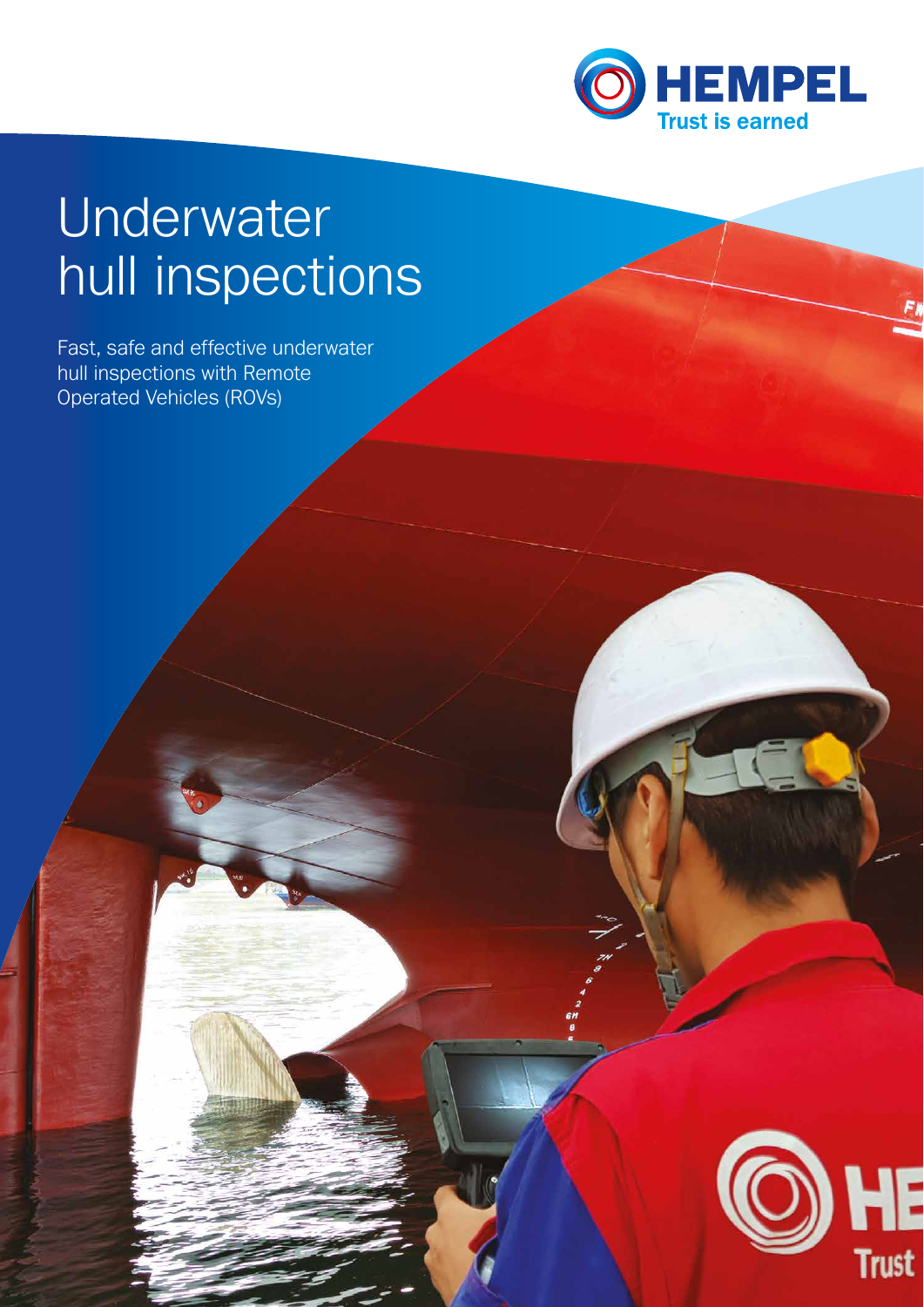In order to maximise profits, every vessel needs to operate at maximum efficiency. Delivered by one of our ROV experts using a Remote Operated Vehicle (ROV), our hull inspection service helps you boost efficiency, both in port and out at sea.

Fuel efficiency and the associated reduction in CO<sub>2</sub> emissions require that your hull is in excellent condition, without damage or fouling. The best way to know if repair or cleaning is required is to take a look underwater. But most hull inspection services are time-consuming and expensive – and reporting can be inconsistent. Our hull inspection service gives you a much more effective solution.

Faster, easier and more effective underwater inspections to improve your hull maintenance decisions.



# Your eyes underwater

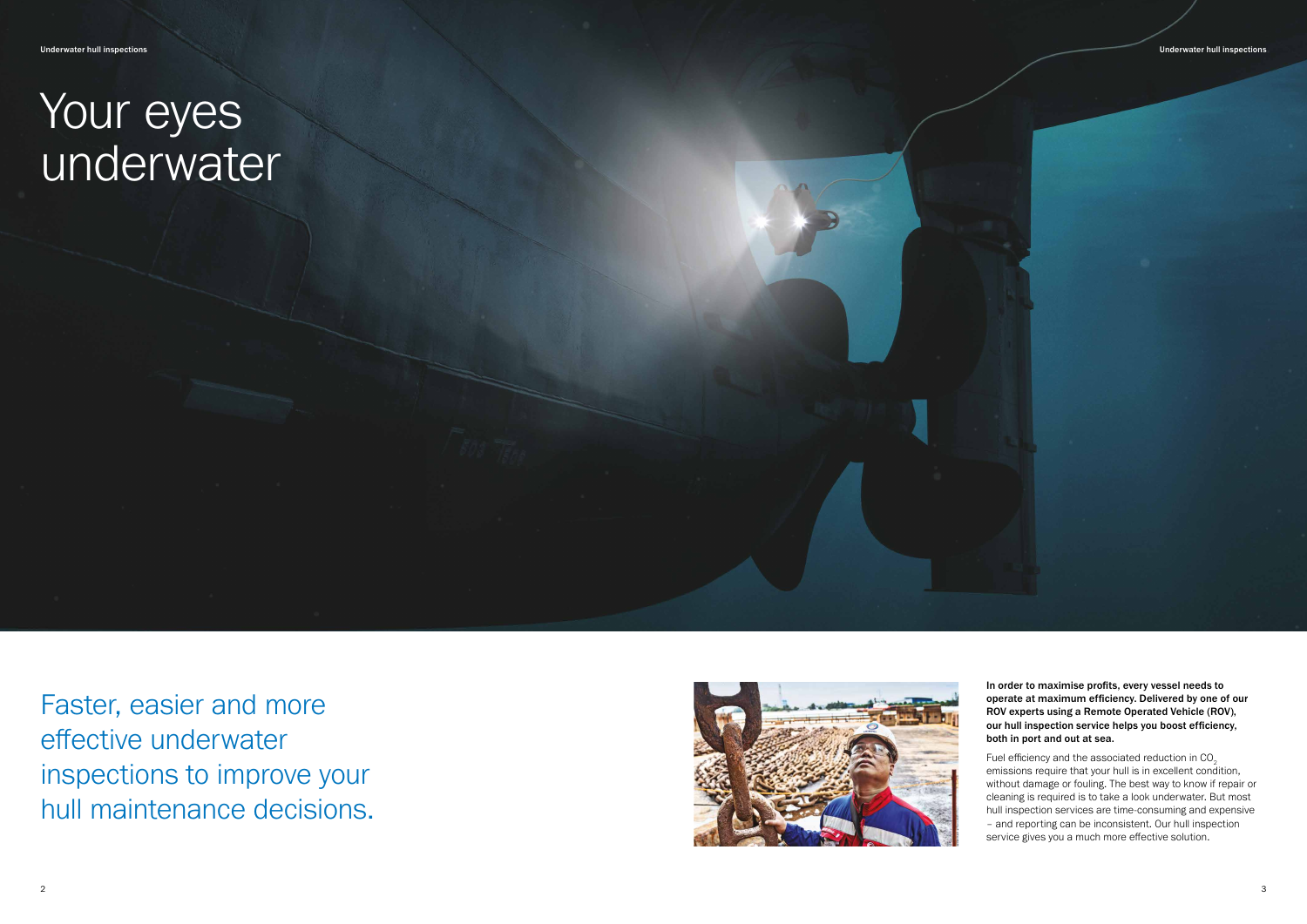### Thanks to the use of an ROV, our hull inspections can be completed in as little as two hours.

They are delivered by one of our ROV experts, who are based close to major ports to make arrangement and deployment simple. As no diving is required, you don't need to shut down your vessel's systems and the service can be delivered whether your vessel is at port or anchorage.

### Easy deployment and safe operation

Cost-effective and flexible ROV deployment takes less time in port and eliminates safety risks associated with diving.

Our service enables us to create and maintain an effective biofouling management plan with all the necessary port authority documentation in compliance with environmental regulations.

### Your eyes underwater

Photographic images and video recordings provide accurate and consistent data.

### Hull cleaning support

# Increased efficiency in port and at sea -

An excellent solution for both pre-cleaning assessments and post-cleaning reporting.

## Better decision making

Simple deployment makes more frequent inspections possible, for better informed decision making.

## Actionable insight

Report on underwater hull condition helps you to make the right decisions to maximise fuel efficiency, minimise emissions and reduce maintenance costs.

### Environmental compliance

## Dry docking project planning

Avoid unexpected surprises by conducting an in-water inspection before dry docking.

Our hull inspection service includes a full report on the state of your hull with images and actionable insights. The report is compiled by our hull maintenance experts and includes recommendations to improve speed loss control, voyage planning and maintenance scheduling.

4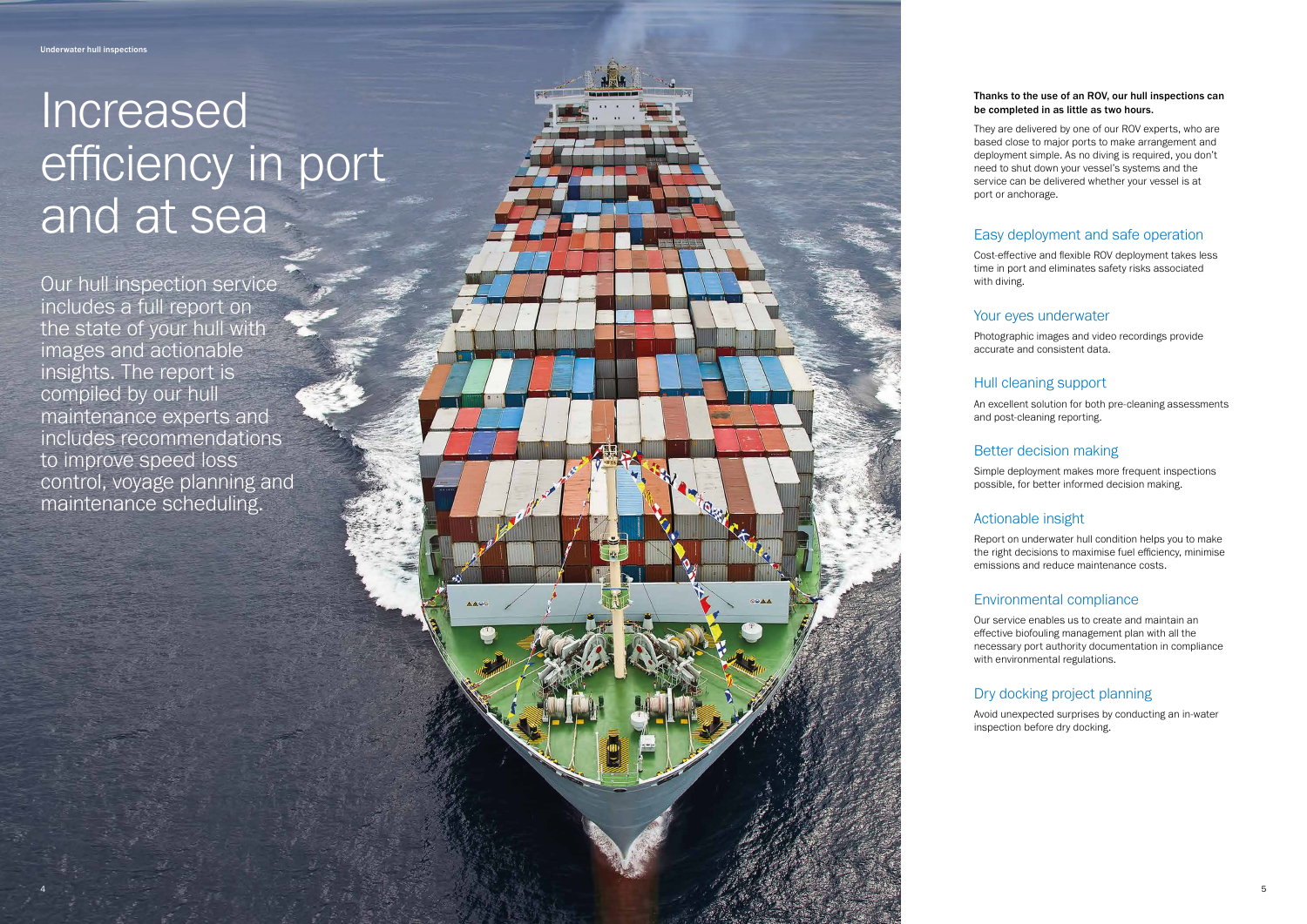# Increase hull performance with frequent inspections

# Why hull performance matters

# Efficiency, powered by Hempel Services

## Why use Hempel Services?

#### Using ROVs for hull inspections simplifies the inspection process, allowing for more frequent and less costly hull inspections.

Frequent inspections help to create a more complete picture of the hull condition and evaluate hull performance.

For vessels enrolled in our SHAPE program there will be very strong synergies by combining underwater visuals with existing data collection systems.

Hempel SHAPE digital analysing tool, based on the ISO 19030 framework, combines all the elements of efficiency optimisation. This includes high quality data gathering, expert analysis, decisive advice and world class hull coatings, whatever the age, size and operating patterns of your vessel.

This is much more than performance monitoring. This is fuel efficiency intelligence.

#### Hull performance remains a crucial element in understanding fuel performance, regardless of vessel type.

 $\infty$ 

 $\bm{\Omega}$ 

Vessels may have longer voyages with higher speed and activity, or less predictable patterns with slower speed and more idling. In both cases, hull performance has a big impact on fuel.

Through the ISO methodology, SHAPE is able both to monitor long term trends via the In Service performance KPI, and also short term trends through the Maintenance Trigger KPI.

This adds real value regardless of vessel type or activity level, generating data to understand how much the hull is affected by long idle times, allowing you to take fact-based decisions.

Whatever type of vessels you operate, it's vital that you control operating expenses to reduce total cost of ownership and ensure profits. Even marginal gains can make a big difference, which is why we provide services that help you drive down costs and maximise your return on investment.

Whether you're coating the underwater hull, cargo holds or ballast tanks, our expert Coating Advisors will ensure you get a high-quality finished coating that will deliver value for its entire service life.

Not only that, but our certified Project Managers also provide holistic application management solutions for both newbuild and maintenance projects – to help you reduce project costs, optimise resource deployment and minimise time in dry dock.

#### Increase return on investment

- Lower docking and application costs
- Optimise docking time

#### Ensure coating performance meets specifications

- Decrease long-term maintenance requirements
- Increase fuel efficiency and reduce emissions

#### Save time and resources

- Ensure projects stay on time and on budget
- Free up resources so you can focus on your core business

# Achieve better hull performance

Combine inspections with SHAPE

# **Marine Service**

Your vessel, our expertise – a performance partnership